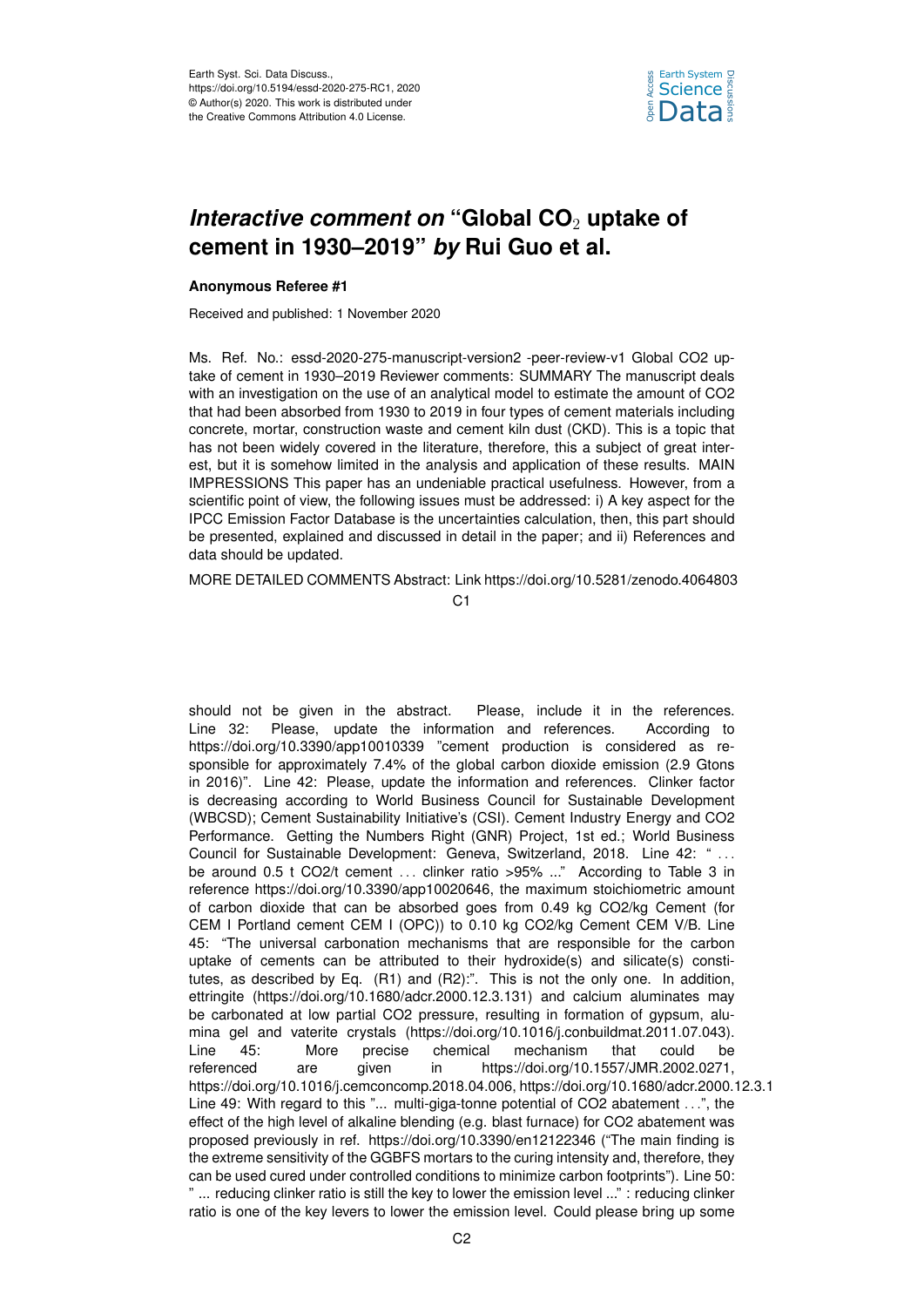others? For instance, several Carbon Dioxide Uptake levers have been proposed in the Roadmap 2050 of the Cement Industry (Refs.: https://doi.org/10.3390/en13133452 and https://cembureau.eu/media/kuxd32gi/cembureau-2050-roadmap\_finalversion web.pdf Line 59: I agree with the statement "... the results by applying more realistic clinker ratio data is necessary ...". Then, I suggest to add the clinker ratios published in the Getting the Numbers Right (GNR) Project, Carbon Capture TechnologyâATOptions and Potentials for the Cement Industry, 1st ed.; European Cement Research Academy (ECRA): Düsseldorf, Germany, 2007 and reference https://doi.org/10.3390/app10010339 Line 61: Could you please to cite your paper https://doi.org/10.1038/ngeo2840 ("...has been sequestered in carbonating cement materials from 1930 to 2013, offsetting 43% of the CO2 emissions from production of cement over the same period") and justify this new figure? Line 140: The fraction of CaO that could be converted to CaCO3 is given in Table 3 in reference https://doi.org/10.3390/app10020646. Line 147: The area behind the front cannot be regarded fully carbonated. You should consider a degree of carbonation. Please, check references discussing the effect of the degree of carbonation and surface/volume on the carbonation uptake. Line 187: There are great differences between different countries in the same regional subcategory (Please, check the carbonation behaviour of recycled aggregate concrete reported in https://doi.org/10.1016/j.cemconcomp.2015.04.017. In particular, the use of mineral additions as cement replacement causes greater carbonation depths than those of mixes without them. If you assume a uniform distribution between a and b for each reginal subcategory the uncertainty will be affected. Line 395: ". . .more than 72% of which have occurred since 1990..," as reported in other papers (See Fig. 9 in ref. https://doi.org/10.3390/en13133452). Line 398: Could you please add a reference? Line 410: Andrew (2018) report could be updated with reference " Robbie M. Andrew. Global CO2 emissions from cement production, 1928–2018. Earth Syst. Sci. Data, 11, 1675–1710, https://doi.org/10.5194/essd-11-1675-2019, 2019"? Line 416: In "3.2. Cement carbon uptake by region and material type", could you please discuss

C3

the main differences between the results given in (Xi et al., 2016) and SI data 4 in "cement carbon emission and uptake results.xlsx". Line 417: Could you please explain in detail how the uncertainty has been calculated? Associated uncertainties are available by Zenodo at https://doi.org/10.5281/zenodo.4064803, however, the excel worksheet (Uncertainty of cement carbon emission and uptake.xlsx) does include any formula. A key aspect for the IPCC Expert Group on Data for the IPCC Emission Factor Database is the uncertainties calculation. Therefore, this part should be highlighted in the paper. Line 429: Could you please add a reference to support ". . . This is mainly attributed to the faster carbonation kinetics of mortar . . .". Line 429: Could you please add a Table with typical diffusion coefficients for mortars and concretes around the world or, at least, provide some references with diffusion coefficients calculated in the main country/regions? Line 240: What about the effect of curing conditions and fly ash, GGBFS, etc., content? Could you please discuss it? (https://doi.org/10.1016/j.cemconcomp.2012.08.024 , https://doi.org/10. 1016/j.cemconres.2007.08.014 , https://doi.org/10.1016/j.cemconcomp.2018.04.006 ) Line 440: In Figure 6, which letter corresponds to each area (China, India, the US, Europe and the rest of the world)? Line 447: ". . . more than 75% of the total uptake was attributed to . . . the cement materials produced/consumed after the 1990s . . ." as reported in other papers (See Fig. 9 in ref. https://doi.org/10.3390/en13133452). Line 467: Could you please write the equations and procedure used for the simulation, as well as for the associated uncertainties? Line 474: Could you please delete "microscopic". Line 475: In agreement with other papers, it has been found that "post-1990 era sees more than 75% of the total uptake estimated.". Line 477: Could you please give figures about the result of the clinker ratio overestimation? This conclusion should compare clearly the results provided in (Xi et al, 2016) and in the present paper. Line 479: Could you please delete "(see Figure 4a)". Line 480: It is clear that to increase the accuracy of the uptake estimates is necessary. Therefore, conclusions should include the uncertainties obtained in this paper as well as the evaluation of the uncertainty's calculation process. Line 484: Which experiments in